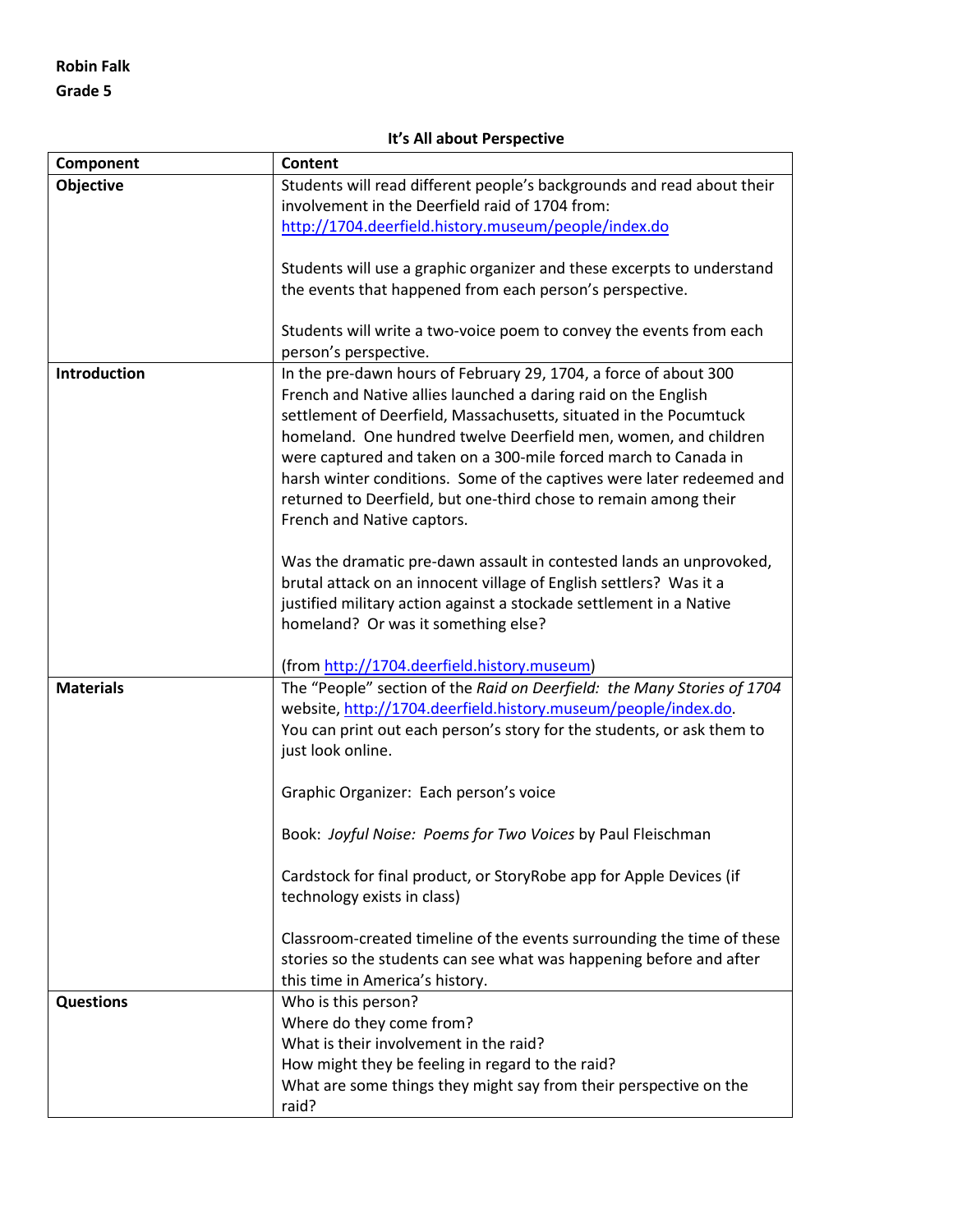| <b>Procedures</b>            | Do these steps together as a class, since this is a new style for the students.                                                                                                                                                                                                                                                                                                                                                                                                                                                                                                                                                                                                                                                                                                                                                                                                                                                                                                                                                                                                                                                                  |  |  |
|------------------------------|--------------------------------------------------------------------------------------------------------------------------------------------------------------------------------------------------------------------------------------------------------------------------------------------------------------------------------------------------------------------------------------------------------------------------------------------------------------------------------------------------------------------------------------------------------------------------------------------------------------------------------------------------------------------------------------------------------------------------------------------------------------------------------------------------------------------------------------------------------------------------------------------------------------------------------------------------------------------------------------------------------------------------------------------------------------------------------------------------------------------------------------------------|--|--|
|                              | 1. Students will fill out a timeline of the events surrounding this period in America's<br>history. Give background of the French, Native, and British people involved in the raid-<br>and during this period in history. Remind them about the claiming of land that early<br>explorers did. Discuss the raid of 1704.<br>2. Class will go over any vocabulary (it should be written on the board, with definitions<br>next to each word as well). Teacher should pre-read each story being used in class so<br>vocabulary can be supported and pre-taught if needed.<br>3. Students will read, with support from the teacher, the excerpts from specifically<br>chosen people's accounts. Vocabulary will be supported throughout the readings.<br>4. Each student will fill out worksheet with questions.<br>5. Class will come up with quick sentences for reactions on what each person would say<br>in regard to the events.<br>6. Teacher will read aloud poems from Joyful Noise to give the students an idea of how<br>the poems can be written.<br>7. Poems will be put together from these sentences (or a student may do their own). |  |  |
|                              | After you've done an example as a class, have the students choose two more people<br>and create poems about them on their own.                                                                                                                                                                                                                                                                                                                                                                                                                                                                                                                                                                                                                                                                                                                                                                                                                                                                                                                                                                                                                   |  |  |
| <b>Common Core Standards</b> | RI.5.3: Explain the relationship or interactions between two or more individuals,<br>events, ideas, or concepts in a historical, scientific, or technical text based on specific<br>information in the text.                                                                                                                                                                                                                                                                                                                                                                                                                                                                                                                                                                                                                                                                                                                                                                                                                                                                                                                                     |  |  |
|                              | RI.5.6: Analyze multiple accounts of the same event or topic, noting important<br>similarities and differences in the point of view they represent.                                                                                                                                                                                                                                                                                                                                                                                                                                                                                                                                                                                                                                                                                                                                                                                                                                                                                                                                                                                              |  |  |
|                              | W.5.9: Draw evidence from literary or informational texts to support analysis,<br>reflection, and research.                                                                                                                                                                                                                                                                                                                                                                                                                                                                                                                                                                                                                                                                                                                                                                                                                                                                                                                                                                                                                                      |  |  |
|                              | a. Apply grade 5 Reading Standards to literature (e.g. "Compare and contrast two or<br>more characters, settings, or events in a story or a drama, drawing on specific details in<br>the text [e.g. how characters interact]")                                                                                                                                                                                                                                                                                                                                                                                                                                                                                                                                                                                                                                                                                                                                                                                                                                                                                                                   |  |  |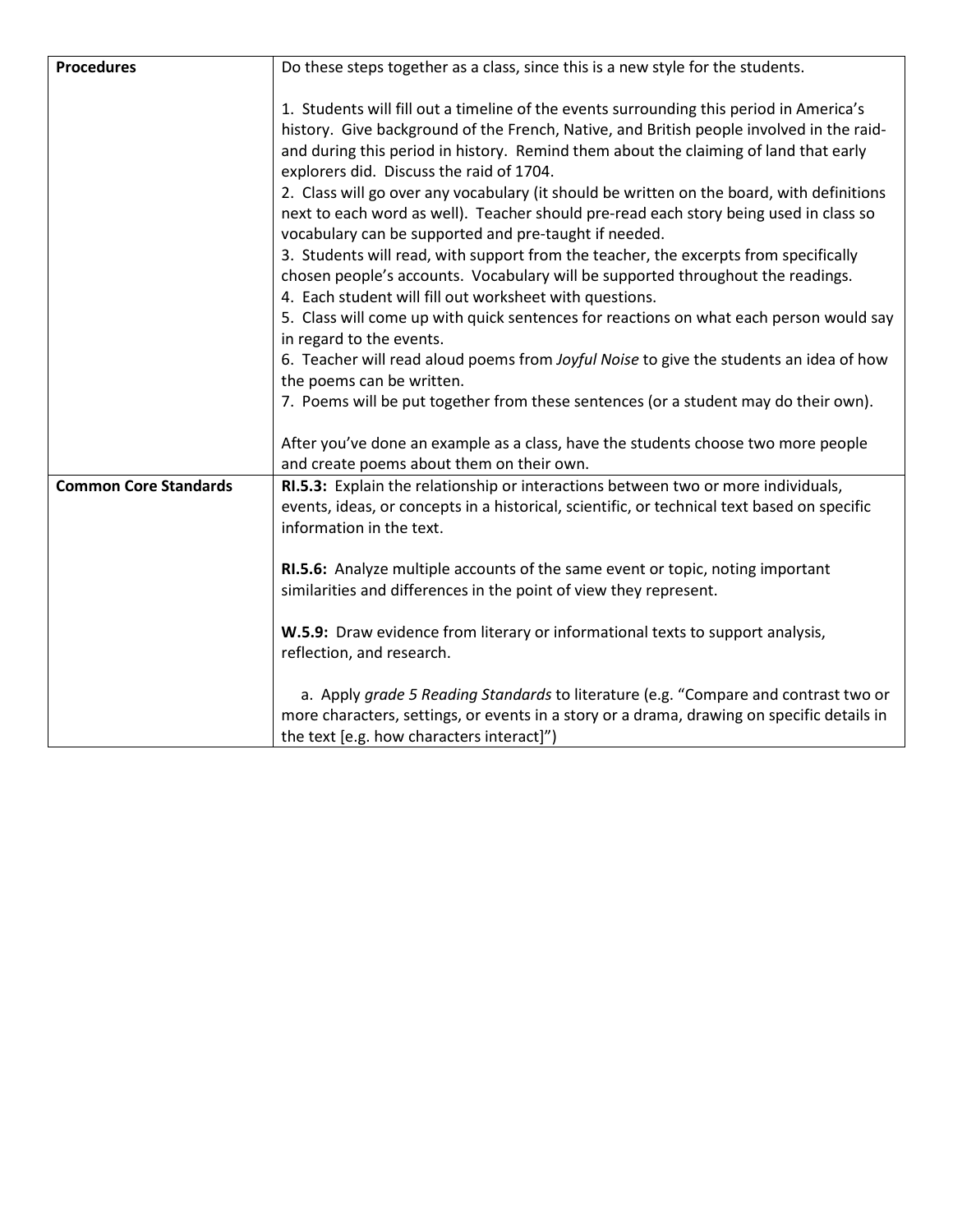| Directions: Read each question and write your answers on the lines after each question.                        |  |  |
|----------------------------------------------------------------------------------------------------------------|--|--|
|                                                                                                                |  |  |
| ,我们也不能会在这里,我们也不能会在这里,我们也不能会在这里,我们也不能会在这里,我们也不能会在这里,我们也不能会不能会不能会。""我们的人,我们也不能会不能会                               |  |  |
|                                                                                                                |  |  |
|                                                                                                                |  |  |
|                                                                                                                |  |  |
|                                                                                                                |  |  |
|                                                                                                                |  |  |
|                                                                                                                |  |  |
|                                                                                                                |  |  |
|                                                                                                                |  |  |
|                                                                                                                |  |  |
|                                                                                                                |  |  |
| ,我们也不能会在这里,我们的人们就会在这里,我们的人们就会在这里,我们也不会在这里,我们也不会在这里,我们也不会在这里,我们也不会在这里,我们也不会在这里,我们                               |  |  |
|                                                                                                                |  |  |
|                                                                                                                |  |  |
| <u> 1989 - Johann Stoff, amerikansk politiker (d. 1989)</u>                                                    |  |  |
|                                                                                                                |  |  |
|                                                                                                                |  |  |
|                                                                                                                |  |  |
| 5. What are some things they might say from their perspective on the raid? ___________________________________ |  |  |
|                                                                                                                |  |  |
|                                                                                                                |  |  |
|                                                                                                                |  |  |
|                                                                                                                |  |  |
|                                                                                                                |  |  |